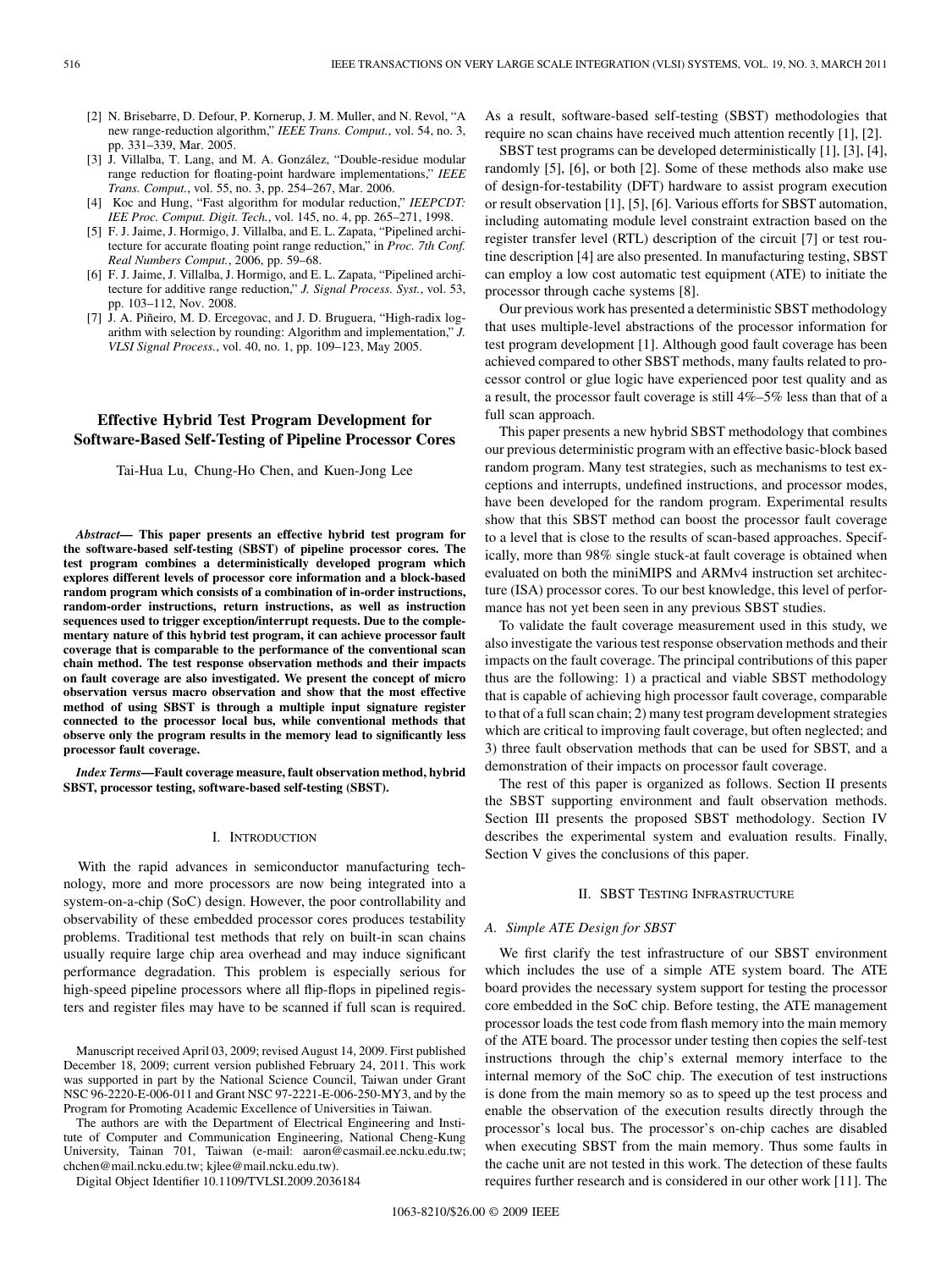ATE system can also use a time-out mechanism should the processor under testing fail to respond during testing.

An intuitive way for SBST to determine if the processor is successfully manufactured is to check the written results in the main memory. However, since only the store instructions of the processor can write results to the memory, a written datum in the memory is actually the "lumped" result of many processor clock cycles before the execution of the write. We call this fault effect observation method the "macro" observation. Another feasible way to observe test results is to employ a multiple-input signature register (MISR) at the output bus of the processor. This can capture the processor outputs cycle by cycle and thus is called the "micro" observation method since it checks every detail for faulty output detection. Understandably, the way of how and where to observe the effect of the test code affects the processor fault coverage measured as will be more detailed in Section II-B.

## *B. Fault Observation Methods for SBST*

We will compare three observation methods in this paper. The first method is to observe the processor output bus responses on both edges of the processor clock. Reading the test response in this "micro" way allows the best possible processor fault coverage that a test program can achieve.

A variant micro observation method only captures the responses on either the positive edge or the negative edge of the processor clock. To emulate this observation method assuming on the positive edge in fault simulation, we use a tri-state controlled buffer to mask the test response when the clock signal is high. As a result, the test response is only observed on the rising edge of the clock.

Unlike the "micro" observation method, which captures cycle-based or edge-based hardware signals, the "macro" observation method observes the written results in memory for fault coverage evaluation. Nevertheless, it is possible to evaluate macro observation-based fault coverage using a micro observation method. To emulate this macro observation method, this study develops a fault simulation model that simply extends the mask circuit concept. That is, to measure the fault coverage based on the written results in memory, the signal mask circuit only allows the hardware response signals that affect the correctness of the store operation to pass for observation. The first type of hardware response signals are the active signals during a write cycle, for instance, the address bus and data bus output signals. During write cycles, these output signals directly impact the written results of the store instructions. The second type of hardware response signals are those that indirectly affect the correctness of the stored instructions. For example, if the instruction address bus outputs an erroneous instruction address, the tested processor will fetch an incorrect instruction. Consequently, this generates an erroneous software response. As a result, the instruction read and control signals are observed during the read cycles.

### III. OVERVIEW OF THE PROCESSOR TEST PROGRAM

The proposed test program consists of a deterministic test code that uses a multiple-level abstraction-based methodology as depicted in [1] and a random program based on a basic-block development method to be detailed in this paper. The deterministic test program explores the design information of processor architecture, RTL, and gate-level for different types of processor components. The test routine development methodology applies the most useful information of a certain level to the different parts of the processor core. However, it is impossible to test faults beyond the limited functional coverage of the deterministic program itself. On the other hand, effective random instruction sequences can greatly remedy these deficiencies.

Fig. 1 illustrates the random test routine generation methodology. A basic block is built based on the information abstracted from the



Fig. 1. Random test program generation.



Fig. 2. Test shell used for sequential execution of random program.

processor's architecture model and ISA. Interrupt and exception-generating instructions are randomly inserted between the three types of basic blocks: in-order, out-of-order, and return blocks which will be described later. The program generation flow ends when the target processor fault coverage is reached or saturated.

## *A. Supporting Mechanism for Random Program Execution*

When running a random program, the instruction fetch and data access addresses are unpredictable, leading the processor to fetch unknown instructions and access unknown data. Therefore, a simple hardware device called a test shell is placed between the processor core and system bus as illustrated in Fig. 2. This device enables sequential execution of random programs. The test shell is only enabled when the processor executes the random test program. As a random-to-sequential address converter, the test shell generates the sequential address either to get the instruction in the test code or the data the test code uses from the memory regardless of what address the processor generates.

To support interrupt testing, this study selects specific undefined instructions (illegal instructions) in the processor ISA to trigger interrupt events through the test shell. When a designated undefined instruction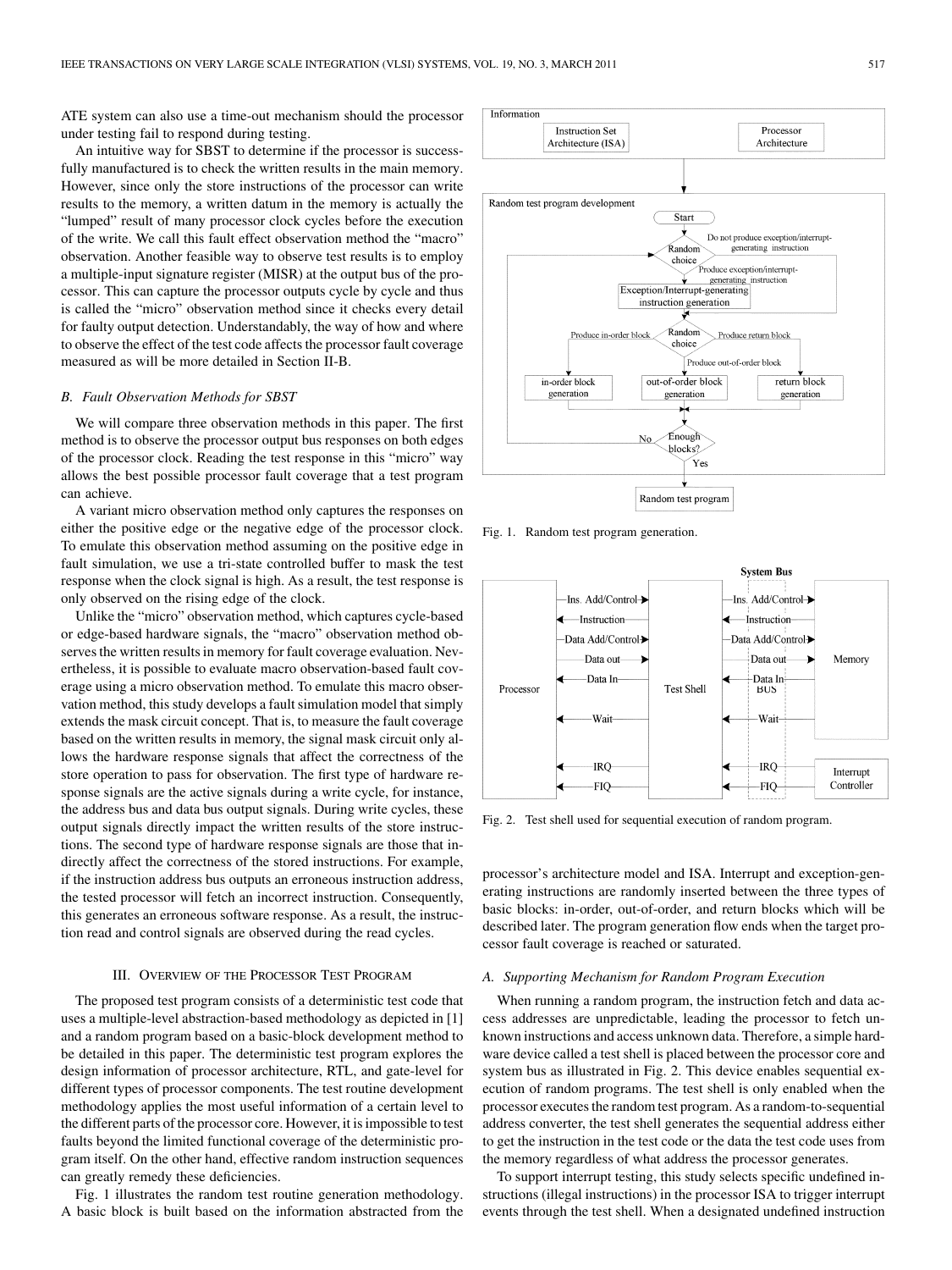is fetched, the test shell recognizes it and triggers the predefined interrupt event. The test shell can be implemented as part of a common bus wrapper and thus introduces very little penalty for memory access time. During processor core testing, the processor's on-chip caches and memory management unit (MMU) are disabled so that all accesses go to the main memory through the test shell. SBST can also apply to the on-chip caches and MMU. Interested readers can refer to the work in [11].

## *B. Basic Block Structure*

The main advantage of using basic blocks to form a test program is a systematic approach to specifying the required constraints for a basic block, that is, the type of instructions present in a basic block and the instruction sequence order in a basic block. To build a basic block, the processor instruction set is first classified based on functional operations into types of memory accesses, arithmetic logic units (ALUs), branches, and status register accesses.

Including instructions for observation, each basic block contains every type of the instructions, except for the exception and interrupt-generating instructions. This study defines three types of basic blocks: in-order, out-of-order, and return basic blocks. The rationale behind the in-order basic block is to build a program module similar to a common program basic block by including every possible instruction category. This type of basic block characterizes the instruction sequence, which has an explicit data dependency. Specifically, the basic block begins with two load instructions that employ random source operands (first load) and random destination registers (second load), respectively. Then two instructions from the ALU category are randomly selected and a RAW hazard is enforced between them. The results, including program status registers are subsequently written back for observations. Lastly, a branch instruction using a randomly selected target address is executed to complete the in-order block. Unlike an in-order basic block in which the instruction sequence is predefined, an out-of-order basic block generates the instruction sequence randomly, even though it also contains instructions of each type and the same number of instructions as an in-order block. The basic block also includes the no-operation, which is deemed as an instruction, for the purpose of sequence diversity. In this way, an out-of-order basic block produces a random instruction sequence that is almost impossible to obtain in deterministic test programs and thus helps test the corner cases and difficult-to-test faults.

The third type of basic block is called a return block, which is mainly used for processor mode switching. While an exception or interrupt brings the processor to a privilege mode, the return block brings the processor back from the privilege mode to the user mode. To test the processor modes, which may incorporate the use of complicated register banks, a return block triggers the testing on the access control of the shadow registers in various processor modes, including those for program status registers. The return block, interrupts and exceptiongenerating instructions all activate the circuitry for processor mode switching, which is a critical function in modern operating systems.

# *C. Exception/Interrupt Testing*

In general, a processor may have different kinds of external interrupts and internal exceptions. Such processors may contain shadow registers used in various privilege modes. To test these registers and their access control logic, either the external-interrupt pins must be enabled or some exception-generating instructions must signal the processor to enter a privilege mode. Testing interrupts can be a complicated issue for an SBST-based methodology, especially for pipelined processors. To assist SBST testing for processor interrupt mechanisms, this study defines interrupt-request instructions through the undefined instructions of the processor, that is, the reserved op-codes. The test

TABLE I ARMV4 AND MINIMIPS PROCESSOR FAULT COVERAGE (F.C.)

| Synthesis Case                                    | Gate count/<br>$#$ of faults | F.C.%<br>(Det.)        | F C %<br>(Random) | $F C \%$<br>(Hybrid) | FC%<br>(Full Scan) |
|---------------------------------------------------|------------------------------|------------------------|-------------------|----------------------|--------------------|
| ARM <sub>v4</sub>                                 | 63,281/                      | 93.72                  | 96.66             | 98.04                | 98.15              |
| $(0.35 \text{ u} / 50 \text{M} \text{hz})$        | 152758                       | $(1743 \text{ Inst.})$ |                   |                      | (681,061)          |
| ARMv4                                             | 45,960/                      | 92.62                  | 95.43             | 96.93                | 97.73              |
| (0.18 u/125 Mhz)                                  | 137222                       | $(2415 \text{ Inst.})$ |                   |                      | (673, 855)         |
| mMIPS                                             | 58,540/                      | 93.63                  | 96 99             | 98 46                | 99.05              |
| $(0.35 \text{ u}/50 \text{M} \text{h} \text{z})$  | 141668                       | $(2365 \text{ Inst.})$ |                   |                      | (668, 777)         |
| mMIPS                                             | 50,325/                      | 92.89                  | 9702              | 98 13                | 99.04              |
| $(0.18 \text{ u}/125 \text{M} \text{h} \text{z})$ | 150474                       | $(2435 \text{ Inst.})$ |                   |                      | (679, 382)         |

shell snoops the fetching of an interrupt-request instruction to generate the interrupt request. In this way, the processor ISA does not change. This design simply takes advantage of undefined instruction bit patterns and recognizes the chosen ones to generate various external interrupt requests. If a processor has no undefined instructions, an alternative is to specify a particular short sequence of instructions or memory addresses for test shell snooping.

The instruction fields of the undefined instructions or the exception requesting instructions (SWI, for instance) may include immediate or don't-care values. The proposed test program also pays attention to these fields by using random values to improve the test results.

## IV. EXPERIMENTAL SYSTEM AND RESULTS

This study uses ModelSim [12] for logic simulation, Design Analyzer [13] for synthesis, and TurboScan [14] based on the stuck-at fault model for fault simulation. Experiments are conducted on an ARMv4 ISA pipelined processor core implemented by us [1] and the miniMIPS processor [9]. The fault coverage of the hybrid test program is reported by executing the deterministic program and the random program subsequently based on the structurally testable faults which are obtained by removing the undetectable faults.

### *A. Processor Fault Coverage*

The two targeted processors and the test shell shown in Fig. 2 were synthesized using the TSMC 0.35- and 0.18- $\mu$ m libraries, respectively. The test shell has a gate count of 1938 and a critical path delay of 0.7 ns for TSMC 0.35- $\mu$ m technology and 1766 gates and 0.3 ns delay for 0.18  $\mu$ m. Clearly the test shell introduces negligible area overhead. The critical paths of the test shell are only exercised during random program testing. For normal operation the delay can be at most a multiplexer delay which can be further reduced by integrating the test shell into the AMBA wrapper of the processor. Therefore the performance impact of the test shell should be much smaller than scan design that is required for each stage of the pipeline.

Table I shows the fault coverage of the ARMv4 and miniMIPS processors under the micro observation method with various test programs and synthesis cases. The second column shows the processor gate count and stuck-at fault numbers. Depending on the cell-based library used and the experimental conditions, the same processor core can have different synthesized gate-level results, and thus, a different number of faults. The third column shows the processor fault coverage obtained using our previous deterministic programs [1], which ranges from 92.62% to 93.72%. The fourth column is the processor fault coverage when running the random program only, which consists of about  $1.1 \times 10^6$  instructions or  $10^5$  basic blocks. These blocks can roughly be split into three equal parts of in-order blocks, out-of-order blocks, and return blocks. The fifth and sixth columns show the results of the hybrid test program and scan chain, respectively.

The proposed hybrid test program obtains a full processor fault coverage that is close to the level of a full scan chain. Note that since this is at-speed testing, the processor runs the test program in processor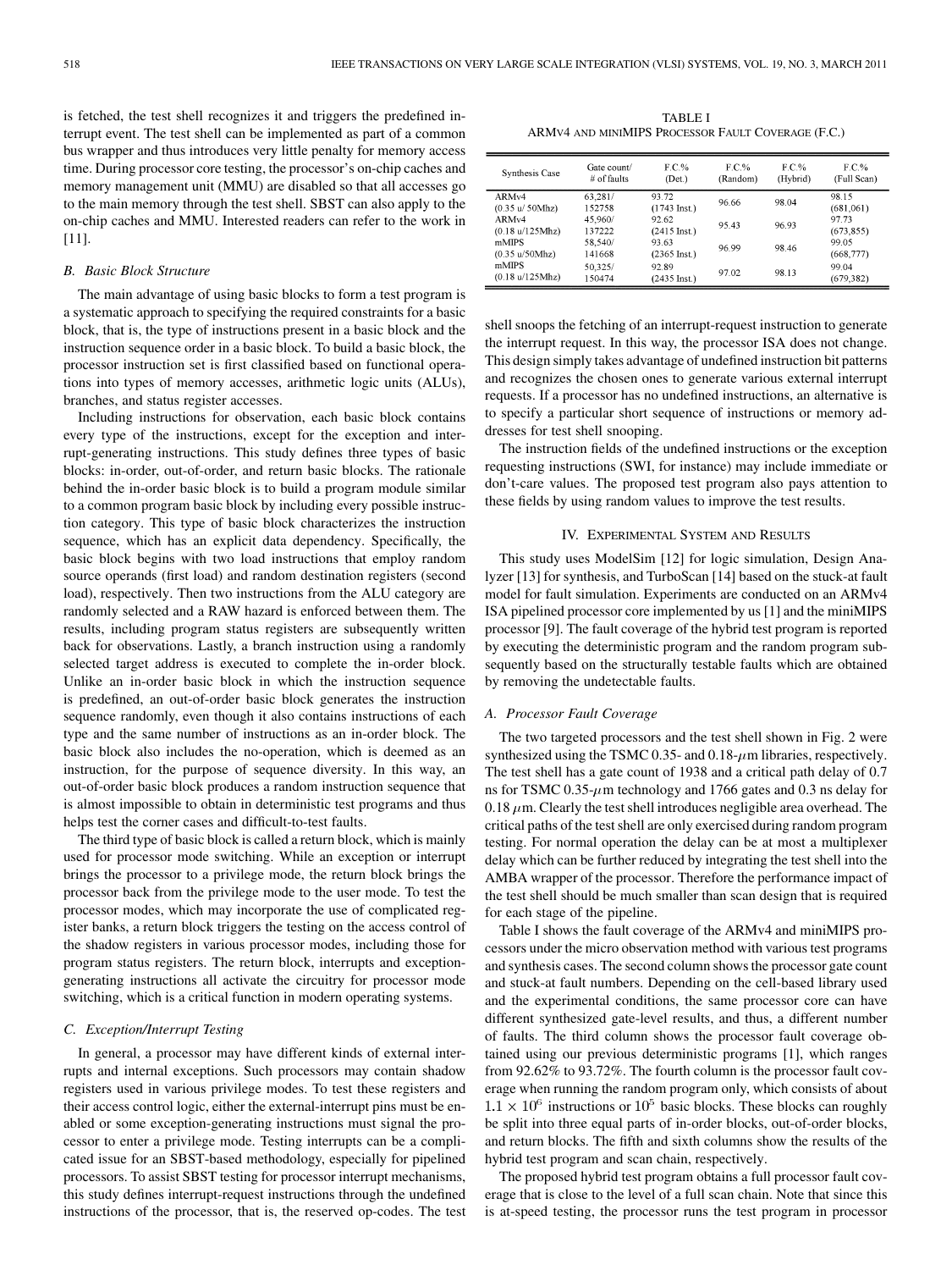TABLE II BREAKDOWN OF THE ARMV4 PROCESSOR FAULT COVERAGE  $(125 \text{ Mhz}, 0.18 \mu \text{m})$ 

| Component                 | Number<br>of faults | Determinist<br>$(2415 \text{ Inst.})$ | Random<br>$(1.1$ million $)$ | Hybrid<br>$(1.1$ million $)$ | Scan<br>chain |
|---------------------------|---------------------|---------------------------------------|------------------------------|------------------------------|---------------|
| Register file & access    | 55780               | 93.59%                                | 96.41%                       | 97.49%                       | 96.83%        |
| control                   |                     |                                       |                              |                              |               |
| <b>ALU</b>                | 35510               | 96.65%                                | 98.58%                       | 98.63%                       | 98.55%        |
| Shifter                   | 3974                | 98.92%                                | 99.92%                       | 99.92%                       | 99.93%        |
| Memory access unit        | 16416               | 90.50%                                | 94.47%                       | 94 47%                       | 98.57%        |
| Instruction fetch unit    | 2342                | 79.80%                                | 84.42%                       | 84.59%                       | 93.08%        |
| Decoder                   | 3018                | 87.17%                                | 91.98%                       | 94.07%                       | 9636%         |
| Status registers &        | 7658                | 78.87%                                | 92.99%                       | 94.40%                       | 95.48%        |
| access control            |                     |                                       |                              |                              |               |
| Coprocessor access        | 1410                | 80.35%                                | 81.56%                       | 88.79%                       | 93.98%        |
| unit                      |                     |                                       |                              |                              |               |
| <b>Exception handling</b> | 292                 | 86.64%                                | 83.22%                       | 89.38%                       | 85.35%        |
| unit                      |                     |                                       |                              |                              |               |
| Other                     | 10822               | 91.02%                                | 92.55%                       | 97.38%                       | 95.79%        |
| $ARM9-v4$                 | 137222              | 92.62%                                | 95.43%                       | 96.93%                       |               |
| compatible processor      |                     |                                       |                              |                              |               |
| $ARM9-v4$                 | 145586              |                                       |                              |                              | 97.73%        |
| compatible processor      |                     |                                       |                              |                              |               |
| (full scan)               |                     |                                       |                              |                              |               |
|                           |                     |                                       |                              |                              |               |

speed. As a result, testing time is not an issue, and neither is the test program storage with the use of the ATE system board illustrated previously. The sixth column also indicates the number of test cycles for scan chain testing.

Using only one type of the basic blocks, the random program  $(10^5)$ blocks) achieves processor fault coverage of 90.3% for in-order blocks, 91.6% for out-of-order blocks, and 89.1% for return blocks. The experiments in this study indicate that the random program generating flow depicted in Fig. 1 is an effective basic block deployment strategy.

Table II shows the breakdown of processor fault coverage using an ARMv4 processor core as an example. The random test programs performed well for the decoder and the access control parts of the functional modules. The hybrid test program performed better than the scan chain method in testing the exception handling unit. This may be due to the specific design of the pipelined exception unit, which handles the exceptions of instruction abort, undefined instruction, data memory abort, and external interrupts. For precise interrupt design, the former two exceptions are recognized in the fetch stage and decode stage, respectively, and passed through the pipeline registers, while the latter two are directly fed into the unit for exception processing. The scanbased method is effective in testing the former two exceptions since the signals are buffered through the pipeline registers. On the other hand, the SBST method assisted by the test shell design sends test patterns and receives responses through input and output ports directly, so some more faults of the circuits without the buffered registers can be detected for the latter two cases. For some of the units, the hybrid test program has much lower coverage such as the instruction fetch unit in ARMv4 and the memory access unit in miniMIPS (not shown here). The reason for this appears to be the abundant address space which may not be fully explored by the test program, while the scan chain method can generate much more effective test patterns using automatic test pattern generation (ATPG) in these cases.

#### *B. Impact of Random Test Program Size and Observation Methods*

We also study the effect of random test program size and fault observation methods on processor fault coverage. Table III lists the fault coverage of various test programs with three observation methods, observing doubled edges and the positive edge both with MISR, and the data written in the memory. First, we observe that increasing the random test program size above  $55\,000 \times 20$  (about  $1.1 \times 10^6$ instructions) produces relatively small improvements in fault coverage and thus results of program size beyond that are not reported. Both MISR observation methods obtain the same fault coverage since the

TABLE III FAULT COVERAGE OF THE TEST PROGRAMS USING DIFFERENCE OBSERVATION METHODS (ARMV4 ISA PROCESSOR, 125 MHz)

| Test program  | Instruction<br>count | Doubled edge<br>(MISR, micro) | Positive edge<br>(MISR, micro) | Written data<br>(macro) |
|---------------|----------------------|-------------------------------|--------------------------------|-------------------------|
| Deterministic | 2415                 | 92.62%                        | 92.62%                         | 85.34%                  |
| Random        | 55,000               | 93.99%                        | 93.99%                         | 89.78%                  |
| Random        | 55,000 $\times$ 5    | 94.99%                        | 94.99%                         | 90.63%                  |
| Random        | $55,000 \times 10$   | 95.34%                        | 95.34%                         | 91.05%                  |
| Random        | 55.000 $\times$ 20   | 95.43%                        | 95.43%                         | 91.19%                  |
| Hybrid        | 55,000               | 96.38%                        | 96.38%                         | 92.09%                  |
| Hybrid        | 55.000 $\times$ 5    | 96.73%                        | 96.73%                         | 92.62%                  |
| Hybrid        | $55,000 \times 10$   | 96.85%                        | 96.85%                         | 92.74%                  |
| Hybrid        | 55,000 $\times$ 20   | 96.93%                        | 96.93%                         | 92.81%                  |

TABLE IV COMPARISONS OF VARIOUS SBST METHODS

|                   | CPU                    | Methodology        | Gate count/<br>number of faults     | F.C.% |
|-------------------|------------------------|--------------------|-------------------------------------|-------|
| $\lceil 2 \rceil$ | OpenRISC 1200          | Hybrid             | $44476 + 2021$ state                | 92.30 |
|                   | (Soft core)            |                    | elements / 186209                   |       |
| [4]               | <b>MiniMIPS</b>        | Deterministic      | 32,817/N.A.                         | 95.08 |
|                   | (Soft core)            |                    |                                     |       |
| [4]               | OpenRISC               | Deterministic      | 35,657/N.A.                         | 90.03 |
|                   | (Soft core)            |                    |                                     |       |
| [5]               | 16-bit $DLX$           | $Random + DFT$     | 27,860/43,927                       | 92.50 |
|                   | (Soft core)            | hardware           |                                     | 94.85 |
| [7]               | EX1 module of          | Deterministic      | N.A./24,962                         | 95.20 |
|                   | Xtensa processor       |                    |                                     |       |
| [10]              | ARM920T                | Functional testing | NA/NA                               | 90.00 |
|                   | (Hard core)            | + DFT hardware     |                                     |       |
| Our work 1        | ARM <sub>v</sub> 4 ISA | Hybrid             | 45.960/137222                       | 96.93 |
|                   | (Soft core)            |                    | $(0.18 \text{ u} / 125 \text{MHz})$ |       |
|                   |                        |                    | 63,281/152758                       | 98.04 |
|                   |                        |                    | (0.35u/50MHz)                       |       |
| Our work 2        | MiniMIPS               | Hybrid             | 50,325/150474                       | 98 13 |
|                   | (Soft core)            |                    | $(0.18 \text{ u} / 125 \text{MHz})$ |       |
|                   |                        |                    | 58,540/141668                       | 98 46 |
|                   |                        |                    | (0.35u/50MHz)                       |       |

clocking methodology of the target processors used triggers at the rising edge, and thus faults can only propagate at the rising edge. The macro observation method, which tries to emulate the observation method based on the written results of the test program, performs relatively poorly in fault coverage measurement. Since only those hardware signal cycles that are related to the correctness of the written results are observed, the fault coverage obtained using this method is 4%–8% less than that provided by the other two models. These results indicate that observing the written results from the memory used by an SBST test program is not sufficient for fault coverage assessment since many faults simply "slip away" without notice. In other words, a full-spectrum hardware response observation method is required, such as the MISR method.

#### *C. Comparisons With Other Works*

Table IV compares the processor fault coverage of various SBST testing methodologies. In [4], the proposed SBST method focuses on the pipeline logic and automation of test program generation. In [7], the study only shows the fault coverage based on functionally testable faults for a large logic module, called EX1, which was extracted from the Xtensa processor. In [10], the ARM processors were tested using functional testing approach. Table IV shows that the proposed hybrid test program clearly presents itself as a viable approach for practical use either as an effective alternative or enhancement for the manufacturing test of microprocessors.

# *D. Application and Limitation*

The automation of SBST has been one of the most important longterm goals for processor testing. To help achieve this goal, this paper presents a basic-block based random test program generation method